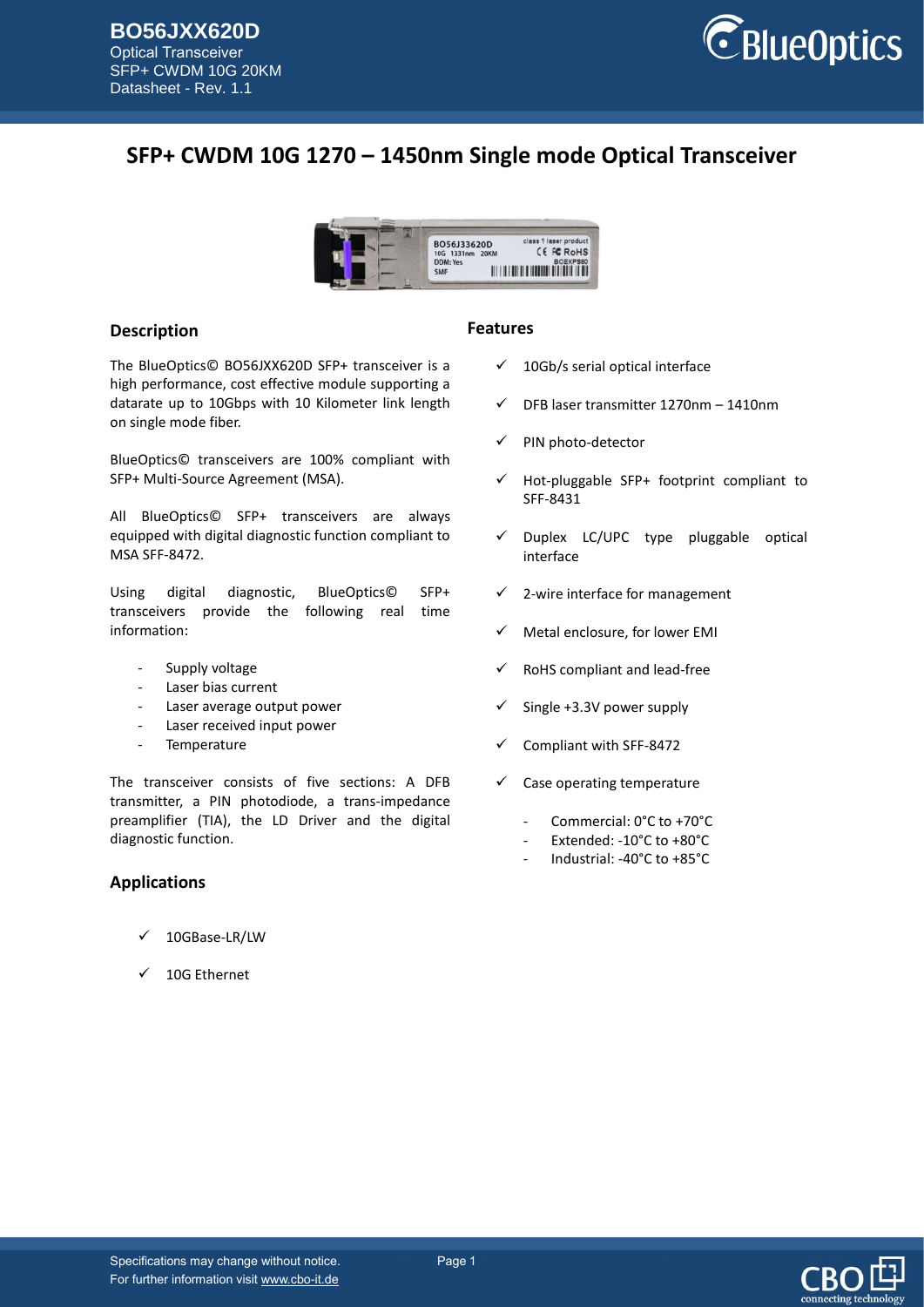Optical Transceiver SFP+ CWDM 10G 20KM Datasheet - Rev. 1.1



#### **Warnings**

**Handling Precautions:** This device is susceptible to damage as a result of electrostatic discharge (ESD). A static free environment is highly recommended.

**Laser Safety:** Even small radiation emitted by laser devices can be dangerous to human eyes and lead to permanent eye injuries. Be sure to avoid eye contact with direct or indirect radiation.

#### **Warranty**

Every BlueOptics© transceiver comes with a 5 year replacement warranty and lifetime support.

For a warranty inquiry, please contact your CBO sales representative.

This warranty only covers the first user of the equipment.

#### **Important Notice**

Performance figures, data and any illustrative material provided in this data sheet are typical and must be specifically confirmed in writing by CBO before they become applicable to any particular order or contract. In accordance with the CBO policy of continuous improvement specifications may change without notice.

The publication of information in this data sheet does not imply freedom from patent or other protective rights of CBO or others.

Further details are available from any CBO sales representative.

#### **Installation**

Before installation attach an ESD-preventive wrist to ensure not to damage the transceiver or hardware.

BlueOptics© BO56JXX620D can be installed in any Small Form Factor Pluggable+ (SFP+) port. You can install the BO56JXX620D regardless if the system is powered on or off, because it is hot-swappable.

Insert the transceiver into the SFP+ port and remove the dust cap.

You can now connect your cable.

### **Order Information**

| Part No.      | Temp.                              | <b>DDM</b> |
|---------------|------------------------------------|------------|
| BO56JXX620D   | $0^{\circ}$ C to +70 $^{\circ}$ C  |            |
| BO56JXX620DEX | $-10^{\circ}$ C to $+80^{\circ}$ C |            |
| BO56JXX620DIN | $-40^{\circ}$ C to $+80^{\circ}$ C |            |

*XX can be following Wavelength:*

| <b>Wavelength</b> | <b>XX</b> | <b>Wavelength</b> | XX |
|-------------------|-----------|-------------------|----|
| 1270nm            | 27        | 1370nm            | 37 |
| 1290nm            | 29        | 1390nm            | 39 |
| 1310nm            | 31        | 1410nm            | 41 |
| 1330nm            | 33        | 1430nm            | 43 |
| 1350nm            | 35        | 1450nm            | 45 |

#### **Regulatory Compliance**

| <b>Feature</b>     | <b>Standard</b>                | Co.     |
|--------------------|--------------------------------|---------|
| Electrostatic      | - IEC/EN 61000-4- 2            |         |
| Discharge (ESD)    |                                |         |
| Electromagnetic    | - FCC Part 15 Class B EN 55022 |         |
| Interference (EMI) | - Class B (CISPR 22A)          |         |
| Laser Eye Safety   | - FDA 21CFR 1040.10, 1040.11   | Class 1 |
|                    | - IEC/EN 60825-1, 2            |         |
| Component          |                                |         |
| Recognition        | - IEC/EN 60950, UL             |         |
| <b>RoHS</b>        | $-2002/95/EC$                  |         |
| <b>EMC</b>         | $-$ EN61000-3                  |         |

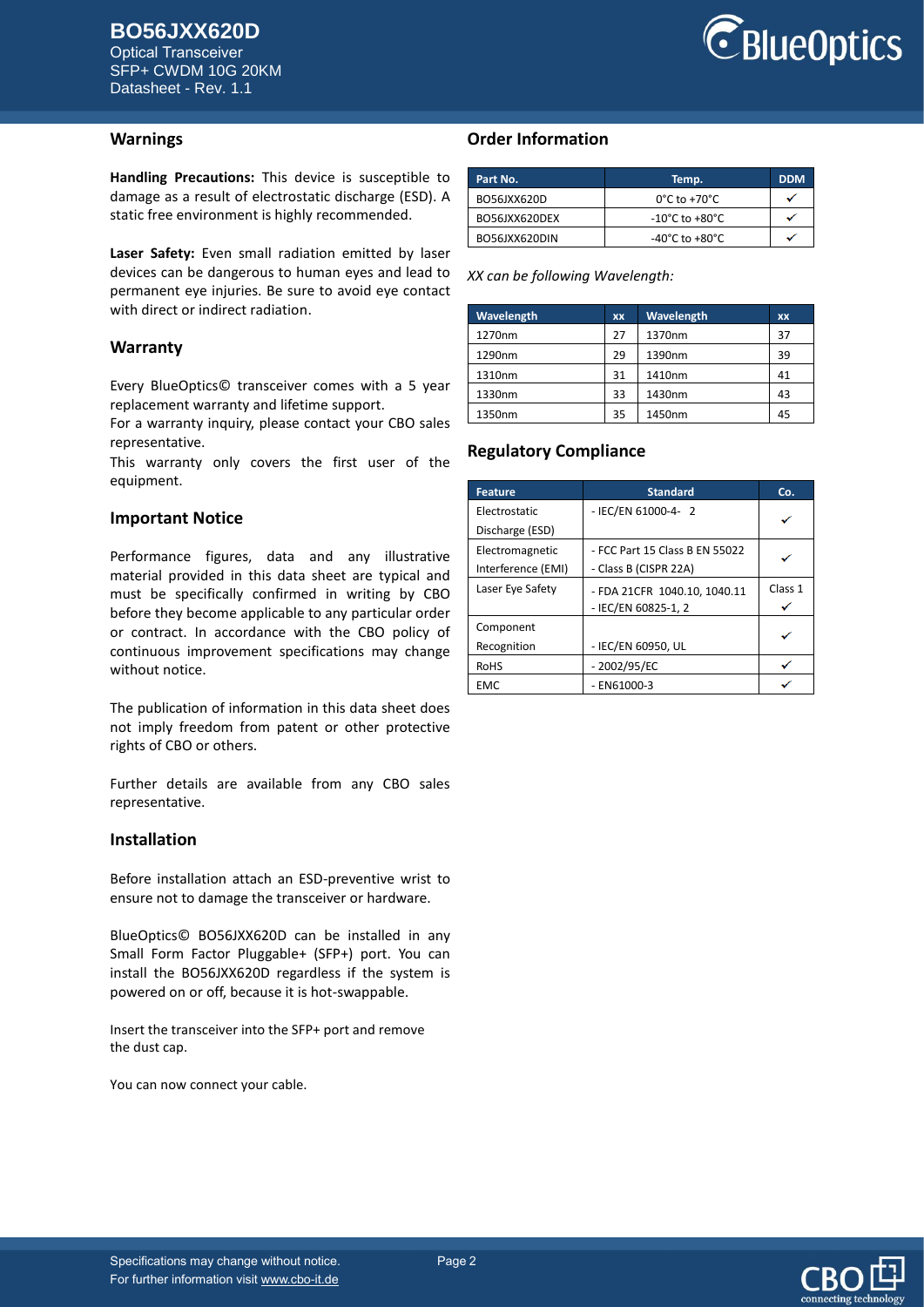# **BO56JXX620D** Optical Transceiver

SFP+ CWDM 10G 20KM Datasheet - Rev. 1.1



## **1. Absolute Maximum Ratings**

| Parameter                | Svmbol | Min. | Tvp. | Max.           | Unit |
|--------------------------|--------|------|------|----------------|------|
| Storage Temperature      |        | -40  |      | ບ_             | ٥C   |
| Storage Ambient Humidity | НA     |      |      | ۵r<br><u>.</u> | %    |

## **2. Recommended Operating Conditions**

| Parameter                    | <b>Symbol</b>     | Min.  | Typ. | Max. | <b>Unit</b> | <b>Note</b>       |
|------------------------------|-------------------|-------|------|------|-------------|-------------------|
|                              |                   | 0     |      | 70   |             | BO56JXX620D       |
|                              |                   | $-10$ |      | 80   | ºC          | BO56JXX620DEX     |
|                              |                   | $-40$ |      | 85   |             | BO56JXX620DIN     |
| Ambient Humidity             | НA                |       |      | 70   | %           |                   |
| <b>Transmission Distance</b> |                   |       |      | 20   | KM          |                   |
| Coupled Fiber                | Single mode fiber |       |      |      |             | $9/125 \mu m$ SMF |

## **3. Electrical Interface Characteristics**

| Parameter                      | <b>Symbol</b> | Min.      | Typ. | Max.           | <b>Unit</b> | <b>Note</b>    |
|--------------------------------|---------------|-----------|------|----------------|-------------|----------------|
| Power Supply Voltage           | <b>Vcc</b>    | 3.14      | 3.3  | 3.46           | v           |                |
| Signal Input Voltage           | lcc           |           |      | 450            | mA          |                |
| <b>Transmitter</b>             |               |           |      |                |             |                |
| Input differential impedance   | <b>Rin</b>    |           | 100  |                | Ω           | $\mathbf{1}$   |
| Single ended data input swing  | Vin,pp        | 180       |      | 1200           | mV          |                |
| Transmit Disable Voltage       | VD.           | $Vcc-1.3$ |      | <b>Vcc</b>     | v           |                |
| Transmit Enable Voltage        | <b>VEN</b>    | Vee       |      | $Vee+0.8$      | $\vee$      | $\overline{2}$ |
| Transmit Disable Assert Time   |               |           |      | 10             | μs          |                |
| <b>Receiver</b>                |               |           |      |                |             |                |
| Differential data output swing | Vout,pp       | 300       |      | 850            | mV          | 3              |
| Data output rise time          | tr            |           |      | 38             | <b>Ps</b>   | 4              |
| Data output fall time          | tf            |           |      | 38             | <b>Ps</b>   | 4              |
| <b>LOS Fault</b>               | <b>VLOS</b>   | $Vcc-1.3$ |      | <b>VccHOST</b> | $\vee$      | 5              |
|                                | fault         |           |      |                |             |                |
| <b>LOS Normal</b>              | <b>VLOS</b>   | Vee       |      | $Vee+0.8$      | $\vee$      | 5              |
|                                | norm          |           |      |                |             |                |
| Power Supply Rejection         | <b>PSR</b>    | 100       |      |                | mVpp        | 6              |

#### **Notes:**

- 1. Internally AC coupled.
- 2. Or open circuit.
- 3. Into 100Ω differential termination.
- 4. 20-80%
- 5. LOS is an open collector output. Should be pulled up with 4.7KΩ on the host board.
- 6. All transceiver specifications are compliant with a power supply sinusoidal modulation of 20 Hz to 1.5 MHz up to specified value through the power supply filtering network shown on page 23 of the Small Form factor Pluggable (SFP) Transceiver Multi Source Agreement (MSA), September 14, 2000.

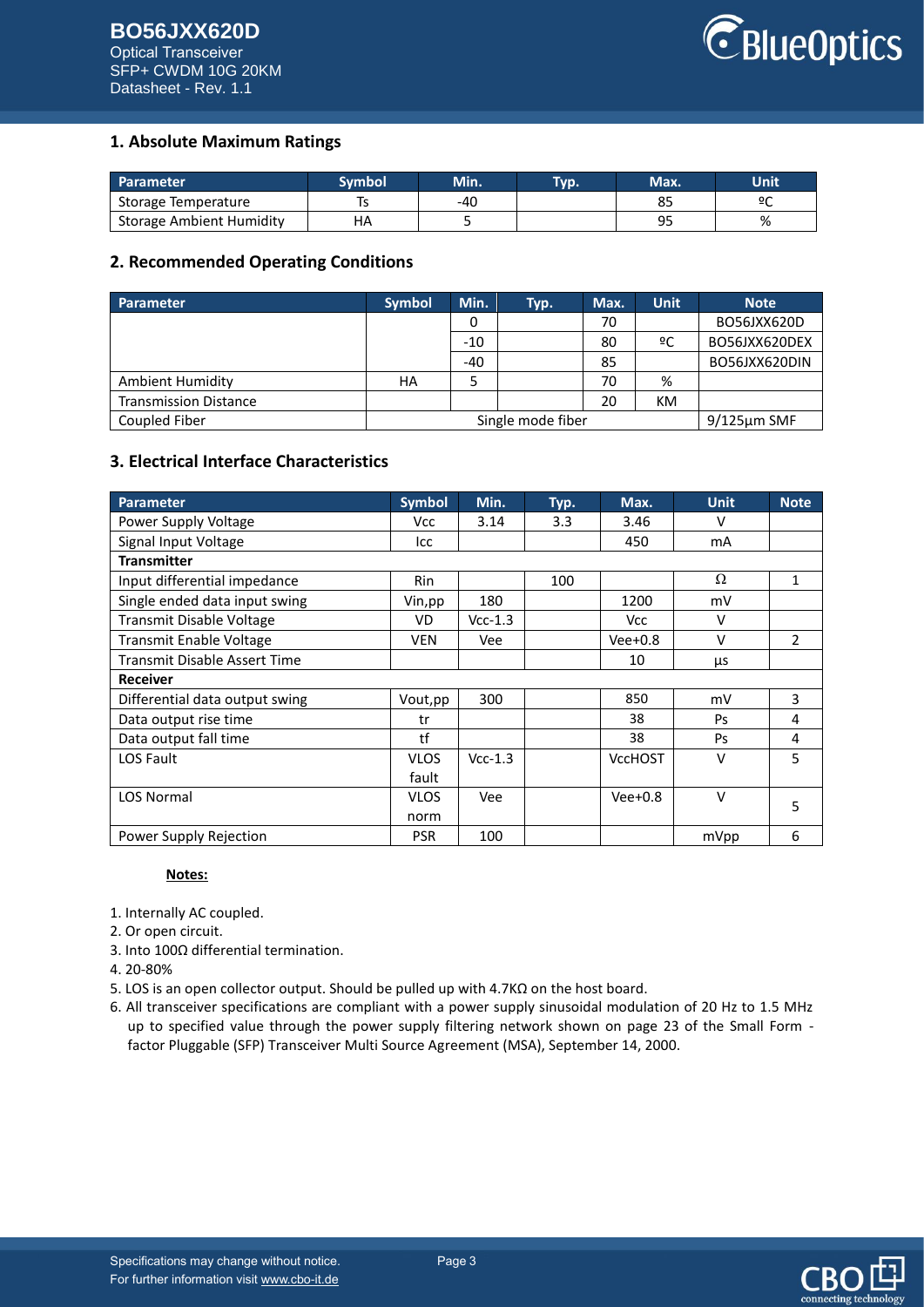

## **4. Transmitter Specifications - Optical**

| <b>Parameter</b>                   | <b>Symbol</b>                | Min.           | Typ. | Max.            | <b>Unit</b> | <b>Note</b> |
|------------------------------------|------------------------------|----------------|------|-----------------|-------------|-------------|
| Average Output Power               | POUT                         | -6             |      | -1              | dBm         |             |
| <b>Extinction Ratio</b>            | ER                           | 3.5            |      |                 | dB          |             |
| Center Wavelength                  | λC                           | $\lambda$ -6.5 | λ    | $\lambda + 6.5$ | nm          |             |
| Spectral Width (-20dB)             | σ                            |                |      |                 | dB          |             |
| Sidemode Supression ratio          | <b>SSRMIN</b>                | 30             |      |                 |             |             |
| Transmitter and Dispersion Peanlty | TDP                          |                |      | 3.2             | dB          |             |
| <b>RIN</b>                         | <b>RIN</b>                   |                |      | $-128$          | dB/Hz       |             |
| <b>Output Eye Mask</b>             | Compliant with IEEE 0802.3ae |                |      |                 |             |             |

**Notes:**

1. λ is 1270,1290,1310,1330,1350,1370,1390,1410,1430 or 1450

#### **5. Receiver Specifications - Optical**

| Parameter                         | <b>Symbol</b>    | Min. | Typ. | Max.  | <b>Unit</b> | <b>Note</b> |
|-----------------------------------|------------------|------|------|-------|-------------|-------------|
| Input Optical Wavelength          | ΛıΝ              | 1270 |      | 1610  | nm          |             |
| <b>Receiver Sensitivity</b>       | P <sub>IN</sub>  |      |      | $-16$ | dBM         |             |
| Input Saturation Power (Overload) | P <sub>SAT</sub> | 0.5  |      |       | dBm         |             |
| <b>LOS Assert</b>                 | $P_A$            | -30  |      |       | dBm         |             |
| LOS De-assert                     | P <sub>D</sub>   |      |      | $-18$ | dBm         |             |
| <b>LOS Hysteresis</b>             | $P_A - P_D$      | 0.5  |      |       | dB          |             |

**Notes:**

1. Measured with  $10Gb/s$ ; BER = < $10^{-12}$  @PRBS= $2^{31}$ -1 non-return-to-zero.

## **6. SFP+ to Host Connector Pin Out**

| Pin | <b>Symbol</b>          | <b>Name / Description</b>                        | <b>Note</b>  |
|-----|------------------------|--------------------------------------------------|--------------|
| 1   | V <sub>EET</sub>       | Transmitter Ground (Common with Receiver Ground) | 1            |
| 2   | TFAULT                 | <b>Transmitter Fault indication</b>              | 2            |
| 3   | T <sub>DIS</sub>       | <b>Transmitter Disable</b>                       | 3            |
| 4   | <b>SDA</b>             | 2-wire Serial Interface Data Line                | 4            |
| 5   | <b>SCL</b>             | 2-wire Serial Interface Clock Line               | 4            |
| 6   | MOD-ABS                | Module Absent. Grounded within the module        | 4            |
| 7   | RS <sub>0</sub>        | Rate Select 0                                    | 5            |
| 8   | <b>LOS</b>             | Loss of Signal indication                        | 6            |
| 9   | RS1                    | No connection required                           | $\mathbf{1}$ |
| 10  | <b>VEER</b>            | Receiver Ground (Common with Transmitter Ground) | 1            |
| 11  | <b>VEER</b>            | Receiver Ground (Common with Transmitter Ground) | 1            |
| 12  | RD-                    | Inv. Received Data Out                           |              |
| 13  | $RD+$                  | <b>Received Data Out</b>                         |              |
| 14  | <b>VEER</b>            | Receiver Ground (Common with Transmitter Ground) | 1            |
| 15  | <b>V<sub>CCR</sub></b> | <b>Receiver Power Supply</b>                     |              |
| 16  | <b>VCCT</b>            | <b>Transmitter Power</b>                         |              |
| 17  | <b>VEET</b>            | Transmitter Ground (Common with Receiver Ground) | 1            |
| 18  | TD+                    | Transmit Data In                                 |              |
| 19  | TD-                    | Inv. Transmit Data In                            |              |
| 20  | <b>VEET</b>            | Transmitter Ground (Common with Receiver Ground) | 1            |

#### **Notes:**

- 1. Circuit ground is isolated from chassis ground.
- 2. Needs to be pulled up with 4.7k 10kΩ on host board to a voltage from 2.0V to Vcc + 0.3V.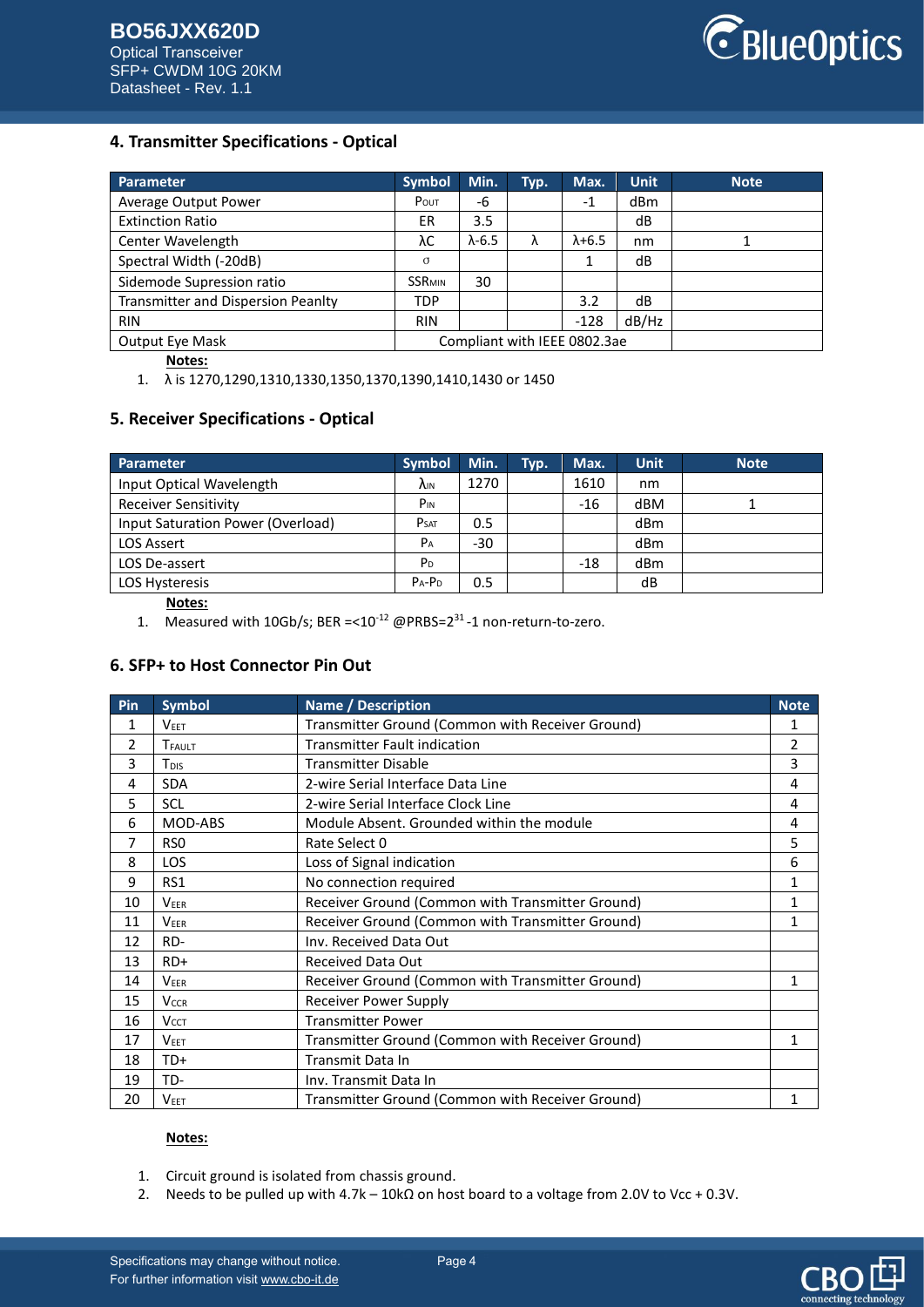

- 3. Tx Disable is an input contact with a 4.7 kΩ to 10 kΩ pullup to VccT inside the module.
- 4. Mod\_ABS is connected to VeeT or VeeR in the SFP+ module. The host may pull this contact up to Vcc\_Host with a resistor from 4.7 kΩ up to 10 kΩ.
- 5. RS1 are module inputs and are pulled low to VeeT with > 30 kΩ resistors in the module.
- 6. This is an open collector output, which should only be pulled with a resistor of 4.7k 10kΩ. Pull up voltage between 2.0V and 3.6V. Logic 1 indicates loss of signal; logic 0 indicates normal operation. The output will be pulled to less than 0.8V.



**Pinout of Connector Block on Host Board**

### **7. EEPROM Information**

The SFP MSA defines a 256-byte memory map in EEPROM describing the transceivers capabilities, standard interfaces, manufacturer, and other information, which is accessible over a 2 wire serial interface at the 8-bit address 1010000X (A0h).

| <b>Data</b>    | <b>Field</b><br><b>Size</b> | <b>Name of Field</b> | <b>Contents (Hex)</b>                              | <b>Description</b>                    |
|----------------|-----------------------------|----------------------|----------------------------------------------------|---------------------------------------|
| <b>Address</b> | (Bytes)                     |                      |                                                    |                                       |
| 0              | 1                           | Identifier           | XX                                                 | Formfactor                            |
| $\mathbf 1$    | $\mathbf{1}$                | Ext. Identifier      | XX                                                 |                                       |
| $\overline{2}$ | $\mathbf{1}$                | Connector            | XX                                                 |                                       |
| $3 - 10$       | 8                           | Transceiver          | XX XX XX XX XX XX XX XX                            | <b>Transmittter Code</b>              |
| 11             | $\mathbf{1}$                | Encoding             | XX                                                 |                                       |
| 12             | 1                           | BR, Nominal          | XX                                                 | <b>Transceiver Speed</b>              |
| 13             | $\mathbf{1}$                | Reserved             | 00                                                 |                                       |
| 14             | $\mathbf{1}$                | Length (9µm) km      | XX                                                 | Max. link length in KM                |
| 15             | $\mathbf{1}$                | Length (9µm) 100m    | XX                                                 | Max. link length in M                 |
| 16             | $\mathbf{1}$                | Length (50µm) 10m    | XX                                                 | Max. link length in M                 |
| 17             | $\mathbf{1}$                | Length(62.5µm)10m    | XX                                                 | Max. link length in M                 |
| 18             | $\mathbf{1}$                | Length (Copper)      | XX                                                 | Max. link length in M                 |
| 29             | $\mathbf{1}$                | Reserved             | 00                                                 |                                       |
| 30-35          | 16                          | Vendor name          | XX XX XX XX XX XX XX XX<br>XX XX XX XX XX XX XX XX | Vendor name - OEM                     |
| 36             | $\mathbf{1}$                | Reserved             | 00                                                 |                                       |
| 37-39          | 3                           | Vendor OUI           | XX XX XX                                           |                                       |
| 40-55          | 16                          | Vendor PN            | XX XX XX XX XX XX XX XX<br>XX XX XX XX XX XX XX XX | Product Number -<br>depending on Part |
| 56-59          | $\overline{4}$              | Vendor rev           | XX XX XX XX                                        | Vendor revision                       |
| 60-61          | $\overline{2}$              | Wavelength           | XX XX                                              | Transceiver                           |
|                |                             |                      |                                                    | Wavelength                            |
| 62             | $\mathbf{1}$                | Reserved             | 00                                                 |                                       |
| 63             | $\mathbf{1}$                | <b>CC BASE</b>       | XX                                                 | Checksum of bytes 0-<br>62            |

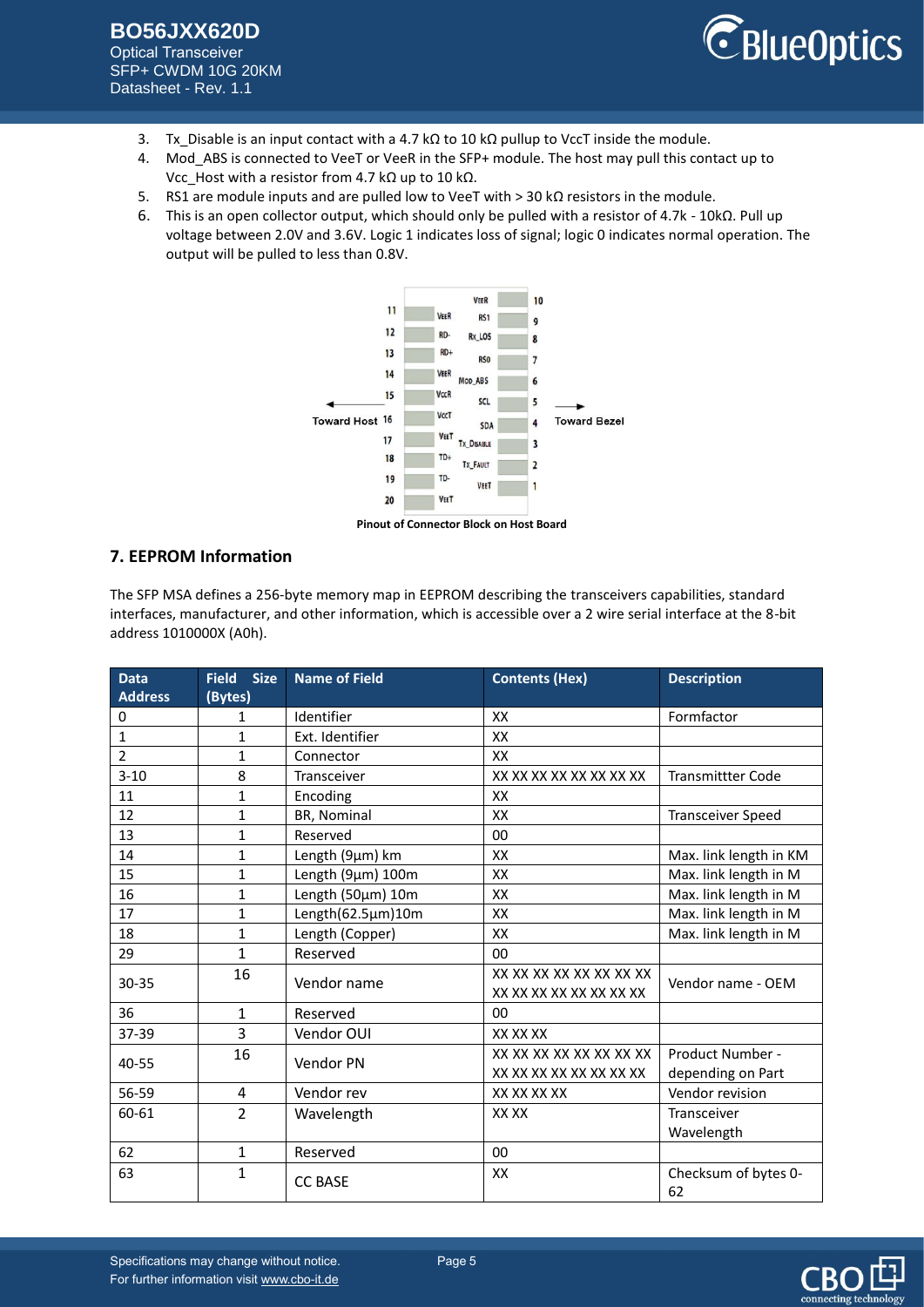Optical Transceiver SFP+ CWDM 10G 20KM Datasheet - Rev. 1.1



| 64-65  | $\mathcal{P}$ | Options          | XX XX                   |                       |
|--------|---------------|------------------|-------------------------|-----------------------|
| 66     |               | BR, max          | XX                      |                       |
| 67     |               | BR, min          | XX                      |                       |
| 68-83  | 16            | Vendor SN        | XX XX XX XX XX XX XX XX | Part serial number    |
|        |               |                  | XX XX XX XX XX XX XX XX |                       |
| 84-91  | 8             | Vendor date code | XX XX XX XX XX XX 20 20 | Year, Month, Day      |
| 92     |               | Diagnostic type  | XX                      | <b>Diagnostics</b>    |
| 93     |               | Enhanced option  | XX                      | Diagnostics           |
| 94     |               | SFF-8472         | XX                      | Diagnostics           |
| 95     |               | CC EXT           | XX                      | Checksum of bytes 64- |
|        |               |                  |                         | 94                    |
| 96-255 | 160           | Vendor Specific  |                         |                       |

## **8. Digital Diagnostics / Digital Optical Monitoring**

The transceiver provides serial ID memory contents and diagnostic information about the present operating conditions by the 2-wire serial interface (SCL, SDA).

The diagnostic information with internal calibration or external calibration are all implemented, including received power monitoring, transmitted power monitoring, bias current monitoring, supply voltage monitoring and temperature monitoring.

## **9. Recommended Interface Circuit**